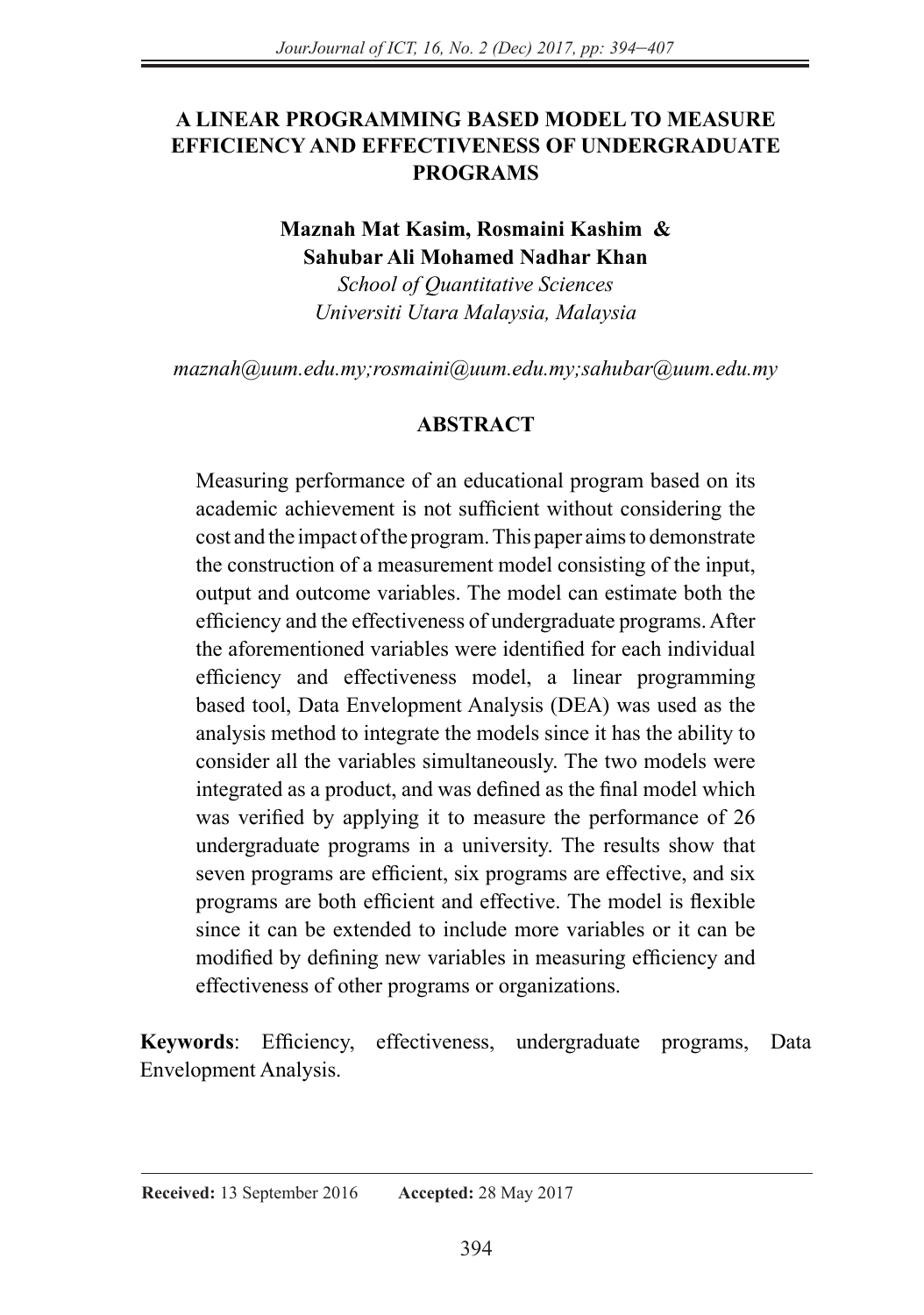# **INTRODUCTION**

The success of an organization can be measured in terms of the efficiency and the effectiveness of the products or services offered by the organization (Hatry, 2006). Drucker (1977) stated efficiency as 'doing right things' and effectiveness as 'doing things right'. Efficiency relates the quantity of inputs used to produce outputs or services, whereas, effectiveness is measured in terms of whether the organization's goals have been achieved or not. In other words, effectiveness is about the relationship between input(s) and output(s) to the final objectives. The objective is the outcome(s), which is about the growth objective or the organizational ability to achieve its goals. From the perspective of public organizations, their goals are always associated with the welfare of the citizens. Goals and objectives can be achieved when institutions or organizations use limited resources to meet the stated objectives (Mancebon & Molinero, 2000).

In order to survive in a challenging world, it is essential for organizations that provide services to measure their performance as to whether they are able to meet the needs of their customers or not (Taylor & Godfrey, 2003). Many studies have been conducted on evaluating services from the perspectives of regular customers or users, or customers' service experts. For example, Ku-Mahamud and Othman (2010) interviewed travel experts to evaluate services provided by fourteen Asia Pacific airports by using the fuzzy subjective approach. Meanwhile, Adebayo (2008) requested cyber café users in Nigeria to determine factors that enhanced the performance of these cyber cafes, whereas Kasim, Ibrahim and Bataineh (2010) focused on the evaluation of the attributes of personal computers by university students in constructing computer preference index. In any case, meeting the customers' need is about the positive impact or outcome of the service.

In the context of Higher Education Institutions (HEIs), many services are offered to the society and the main ones are the undergraduate programs which are of diploma and first degree levels. In line with the national agenda of making Malaysian as the hub of higher education in the region, all Malaysia HEIs are monitored and measured continuously by the Malaysia Ministry of Education through various rating systems such as the SETARA Rating System which was first introduced in 2007 (StudyMalaysia.com, 2012). SETARA focuses on quality of the teaching, which is partially appraised by the students. In contrast, the Malaysia Research Assessment (MyRA®) instrument, developed by the Malaysia Ministry of Higher Education (MOHE) is for HEIs to selfassess the level of activities in research, development and commercialization (*Kementerian Pengajian Tinggi Malaysia*, Malaysia Research Assessment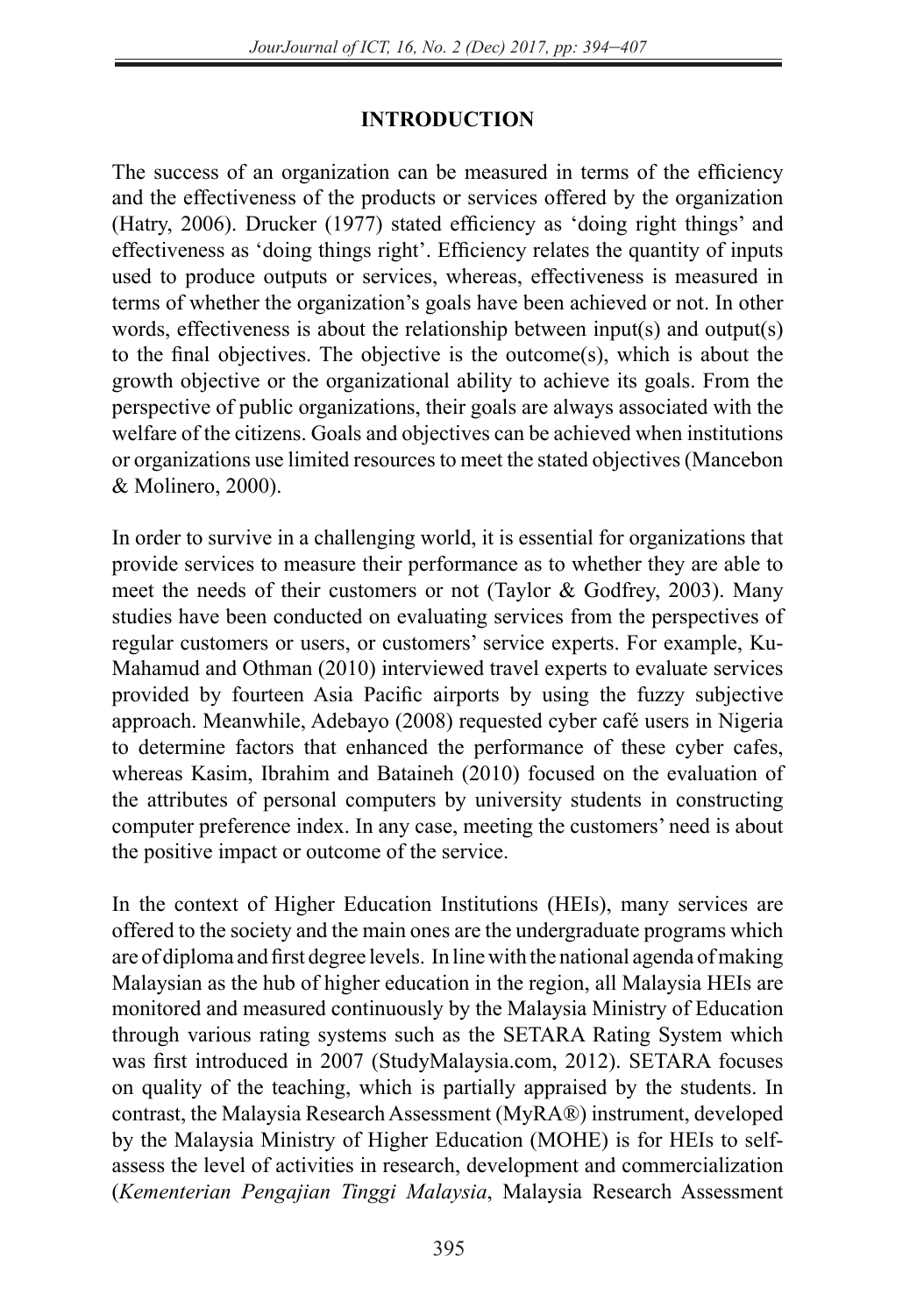Instrument, 2011). Among the criteria evaluated in MyRA are the quality and quantity of research elements, post-graduates, innovations and networking. Currently, the SETARA and MyRA are the two main instruments used in measuring the performance of HEIs in Malaysia. However, these two existing measurement methods are based on single indicators of different dimensions and are more focused on the descriptions of quality. For example, Section D in the MyRA system focuses on 'Quantity of Postgraduates' and Section E is about 'Quality of Postgraduates'. For these sections, the universities are only required to supply separate information about the number of graduated postgraduates, the number of enrolled postgraduates and the ratio number of postgraduates to academic staff. Then, the overall performance of the university is usually computed by adding the individual values of the single indicators.

Therefore, the aim of this study was to construct a performance model that would help the HEIs to measure the efficiency and effectiveness of their undergraduate programs. The model consisted of input(s), output(s) and outcome(s) variables that were formed as the fractional linear programming model which used the Data Envelopment Analysis (DEA) tool as the analysis method, due to its powerful feature that could handle multiple variables simultaneously (Charnes, Cooper, Seiford & Zhu, 2004). The workability of the model was illustrated in measuring the efficiency and effectiveness of 26 undergraduate programs for 2009 in a public university in Malaysia.

The next section discusses the concepts of efficiency and effectiveness. It is followed with sections that provide a description of DEA, identification of input, output and outcome variables, the model, the results and discussions on the application of the model, and the conclusions.

# **CONCEPTS OF EFFICIENCY AND EFFECTIVENESS**

Public performance measurement is a compilation of reports about the efficiency, quality and effectiveness of programs (Hatry, 2004). These measures are important for the public sector to improve its performance especially in terms of the provision of services. While, according to Mwita (2000), performance measurement is about the individual's or group's final output to achieve the stated goal and objectives.

The analysis of efficiency and effectiveness is often conducted based on the relationships between inputs, outputs and outcomes. The concept of efficiency was basically defined as a ratio of one output to one input (Farrell,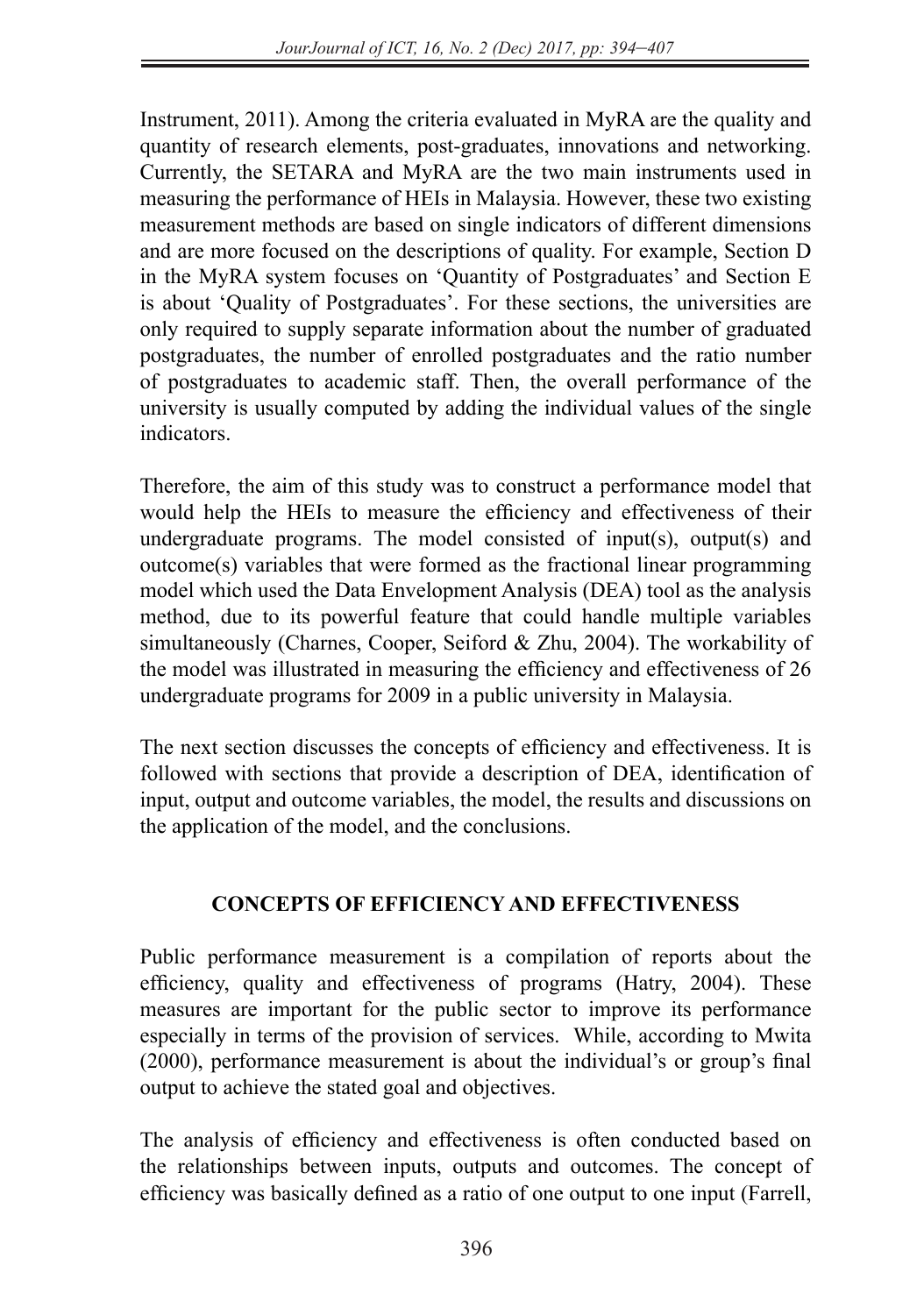1957). Since that time, techniques to measure efficiency have improved and investigations of efficiency have become more frequent in both the private and public sectors (Charnes, Cooper & Rhodes, 1978). Nevertheless, the measurement of efficiency and effectiveness of public institutions remains a conceptual challenge. Problems arise because public spending has multiple objectives and public sector outputs are often not sold in the market. This implies that price data of the output is not available or cannot be quantified.

Mandl, Dierx and Ilzkovitz (2008) suggested the conceptual framework of efficiency and effectiveness as illustrated in Figure 1, which makes a link between input, output and outcome. Effectiveness relates the input or the output to the final objectives or the outcome to be achieved. The outcome is often linked to welfare or growth objectives and therefore, may be influenced by multiple factors including environmental factors which may or may not be within the control of the policy- maker. For instance, if the efficiency of educational spending is analyzed closely, the wage structure may be seen as an external factor, whereas if the efficiency of the public sector is investigated as a whole, the wage structure might be an important input (Mandl, Dierx & Ilzkovitz, 2008).



Furthermore, the distinction between output and outcome is often blurred (Afonso, Schuknect,  $\&$  Tanzi, 2005). Output and outcome are used in an interchangeable manner, even if the importance of the distinction between hoth concepts is recognized. Therefore, the efficiency or effectiveness in any context, specifically in a higher educational institution context, is complex and often a controversial task. Applying efficiency or effectiveness to university performance measurement will inevitably involve the use of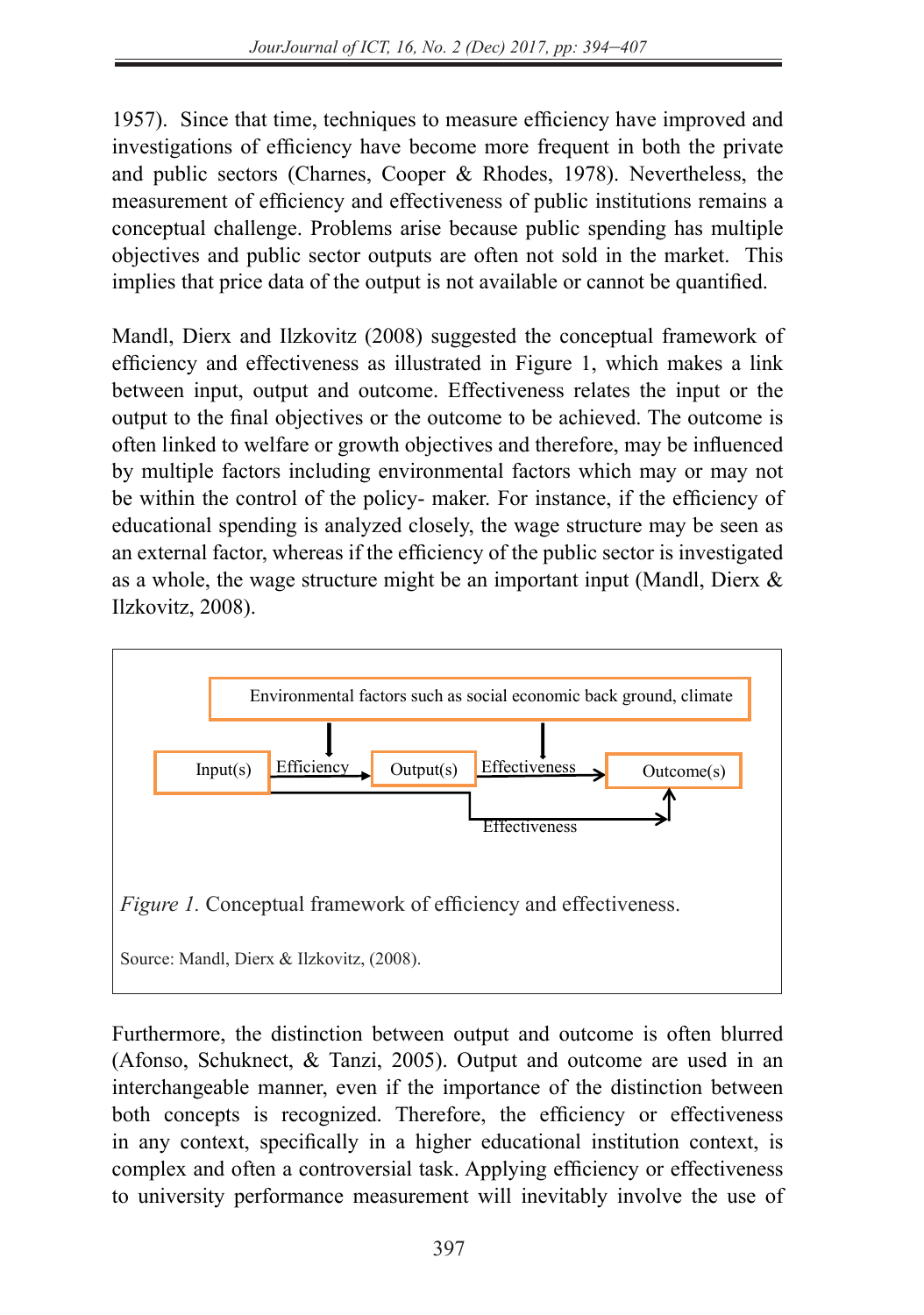surrogate measures (Wilkinson, 1991). Therefore, a clear understanding of the conceptual difference in assessing inputs, university processes, outputs or outcomes is important.

# **DATA ENVELOPMENT ANALYSIS AND MEASUREMENT OF EFFICIENCY AND EFFECTIVENESS**

DEA is a linear programming model developed by Charnes, Cooper and Rhodes (1978) to produce the relative efficiency of each subject or the decision-making units (DMUs) under investigation. DEA is also a productivity measurement technique that measures the relative efficiency of public sector organizations which produce multiple outputs from multiple inputs in order to determine their performance. Efficiency measurement was found by Farrell (1957) but it only focused on the ratio of a single output to a single input. This is the drawback of the model because most organizations deal with multiple inputs and multiple outputs. Charnes et al. (1978) unfolds Farrell's model by introducing the DEA model with a different approach that has the ability to deal with multiple inputs and outputs simultaneously. Since then, there have been many DEA models that were derived to be used in measuring efficiency such as the Banker-Charnes-Cooper (BCC) model, the Additive Model, and the Charnes-Cooper-Rhodes (CCR) model (Charnes et al., 1981) but this study focused on the CCR model that assumes a constant return to scale. DEA is also used extensively in measuring the efficiency of higher education institutions (Al-Bagoury, 2013; Ruzanita & Abdul Razak, 2002; Nazarko & Jones, 2014; Thanassoulis, Kortelainen, Johnes, & Johnes, 2010). However, very little research focuses on developing a mathematical model to measure the effectiveness dimension. For example, Sheth and Triantis (2003) used the fuzzy Goal DEA under the fuzzy environment but measured effectiveness as a deviational degree of achieved output to targeted output, whereas Hookana (2011) developed a measurement system for public institutions which included efficiency, effectiveness and quality dimensions through the Balanced Score Card Approach (Kaplan & Norton, 2001).

## **Inputs**

Assessing the efficiency and effectiveness of public spending requires the measurement of the inputs entering into the production of public sector activities. This can be done in monetary and non-monetary (physical) terms.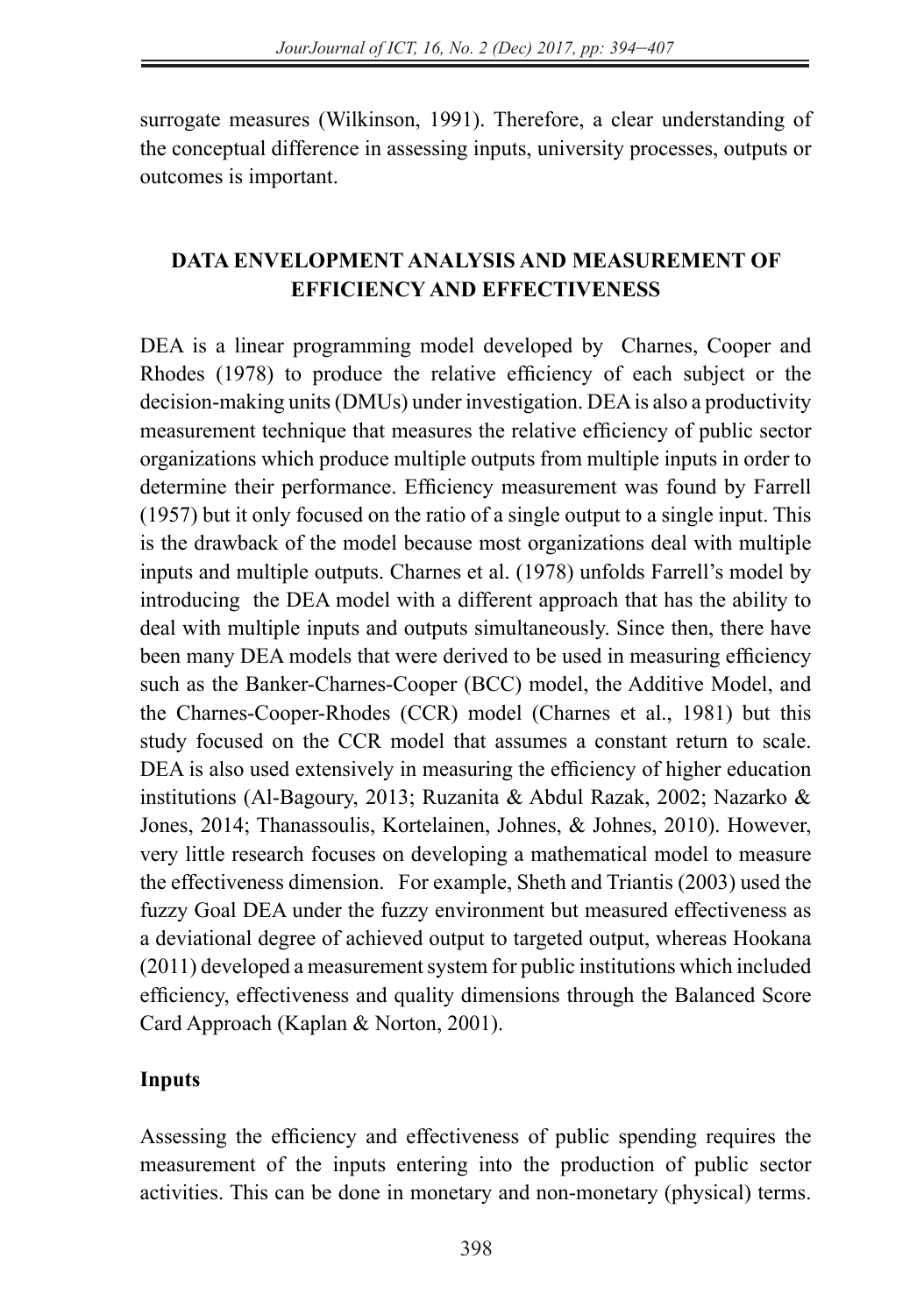Inputs are resources that influence the output or result obtained (Thanassoulis & Dunstan, 1994). In the higher educational institutions, academic staffs are the backbone of a university and the ranking of universities is often evaluated based on the number of professors that the universities have. So, since the undergraduate programs are the subjects to be evaluated, this study suggested lecturers from different levels of superiority as the inputs. Four types of academic positions were considered, namely, professors, associate professors, senior lecturers and lecturers. Tutors are excluded since they are nonpermanent staff or in temporary positions and have very little role in lecturing tasks. A professor is the highest position which an academic staff can achieve, followed by associate professor, senior lecturer and lecturer (Kasim, Kashim, Rahim & Hassan, 2015).

## **Outputs**

The public sector, however, mostly provides non-market goods and services, which implies that their market value is usually unknown (Hatry, 2006) Output is the aim of the public sector to produce and it has to be defined. An option is to use a volume measure of outputs that allows efficiency or effectiveness to increase and decrease over time. In the context of universities, or specifically the undergraduate programs, the number of graduates or the degree attainments could be defined as the outputs (Kashim, Kasim, Khan, Rahim & Hassan, 2014).

## **Outcomes**

The outcome has to be seen in a broader context which covers all the good longterm impacts of public programs and should capture the various dimensions of society values. Such achievements reflect the effectiveness of different kinds of programs or policy measures (Afonso & Aubyn, 2006). It is difficult to disentangle the effects of different outputs on the outcome (Afonso, 2005). Outcome is, moreover, often determined by external factors such as life style and socio-economic backgrounds. It is therefore, very difficult to isolate one transmission channel from another (Mandl, Dierx & Ilzkovitz, 2008). In the context of undergraduate programs the number of employed graduates could be defined as the short-term outcome, while the graduates' performance in their working atmosphere may be defined as the long-term outcome which is quite difficult to trace. This study defined the outcome of undergraduate programs as the number of graduates who were employed six months after their graduation.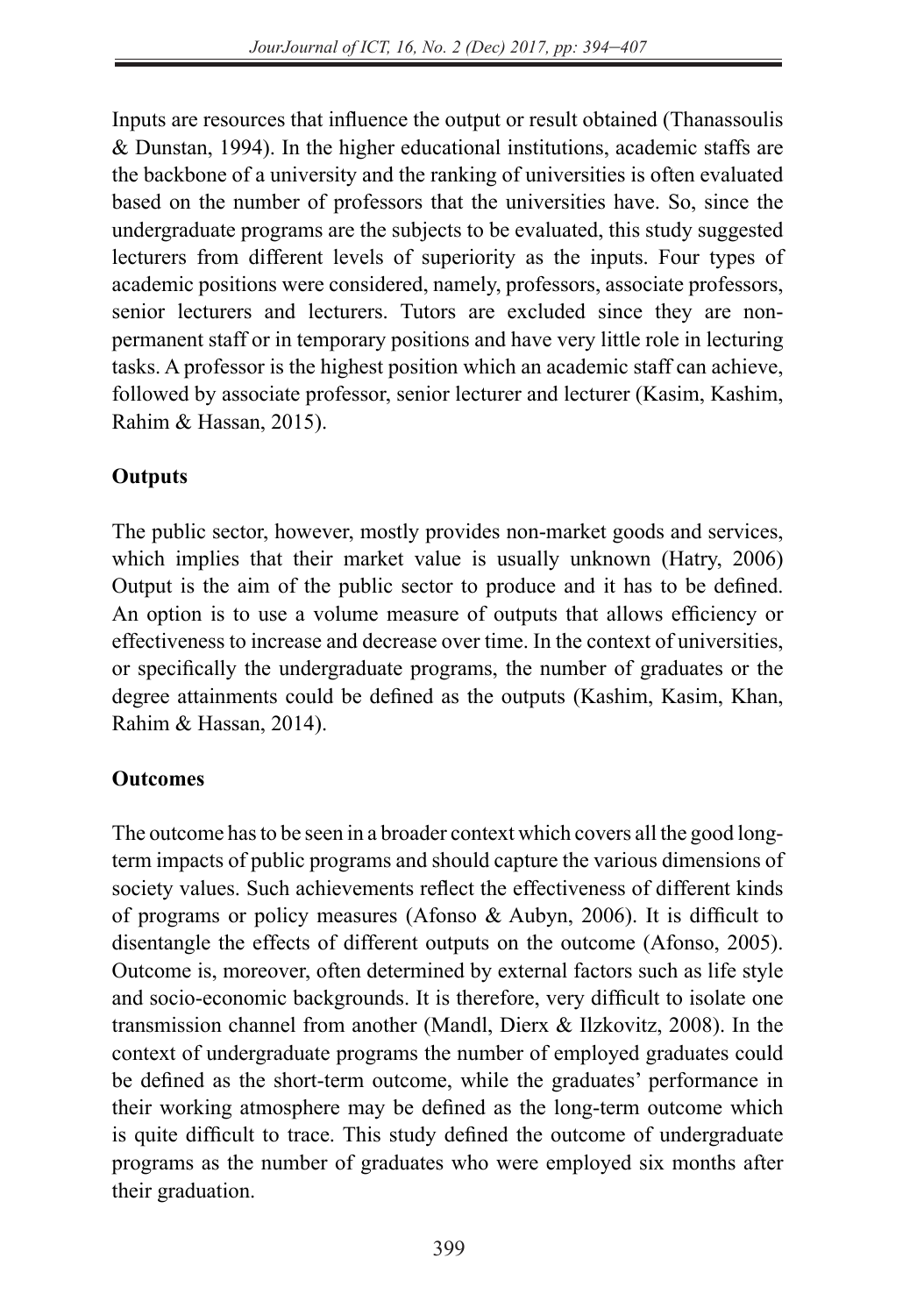# **THE INPUTS, OUTPUTS AND OUTCOMES IN THE CONTEXT OF HEIs**

All the variables were identified through literature and the Malaysian Ministry of Education's documents. This study selected 'lecturers of different categories' as the inputs in order to produce 'graduated degree students'. It would not be accurate to consider all lecturers in one category because lecturers of different positions have different of tasks to accomplish and with different credibility. Furthermore, the tutors are not considered as the input since tutors are not permanent staff and they do not contribute directly toward the teaching activities in HEIs. It is not compulsory for tutors to teach and they usually go for study leave immediately after they are recruited by the university. Table 1 shows the identified variables to measure the efficiency of undergraduate programs, while Table 2 summarizes the variables to measure the effectiveness of undergraduate programs.

Table 1

*Variables to Measure Efficiency of Undergraduate Programs*

| Inputs                                 | <b>Outputs</b>                           |
|----------------------------------------|------------------------------------------|
| 1. Number of professors (A)            |                                          |
| 2. Number of associate professors (AP) | Number of graduated degree students (UG) |
| 3. Number of senior lecturers (SL)     |                                          |
| 4. Number of lecturers (L)             |                                          |

# Table 2

# *Variables to Measure Effectiveness of Undergraduate Programs*

| Intermediate Input / Output                 | <b>Outcomes</b>                         |
|---------------------------------------------|-----------------------------------------|
| 1. Number of professors (A)                 | Number of graduated degree students who |
| 2. Number of associate professors (AP)      | are employed (UGW)                      |
| 3. Number of senior lecturers (SL)          |                                         |
| 4. Number of lecturers (L)                  |                                         |
| 5. Number of graduated degree students (UG) |                                         |

# **The Efficiency Model in the Context of HEI**

The efficiency model for undergraduates to estimate the efficiency of 26 undergraduate programs in 2009 with four (4) inputs and one (1) output, and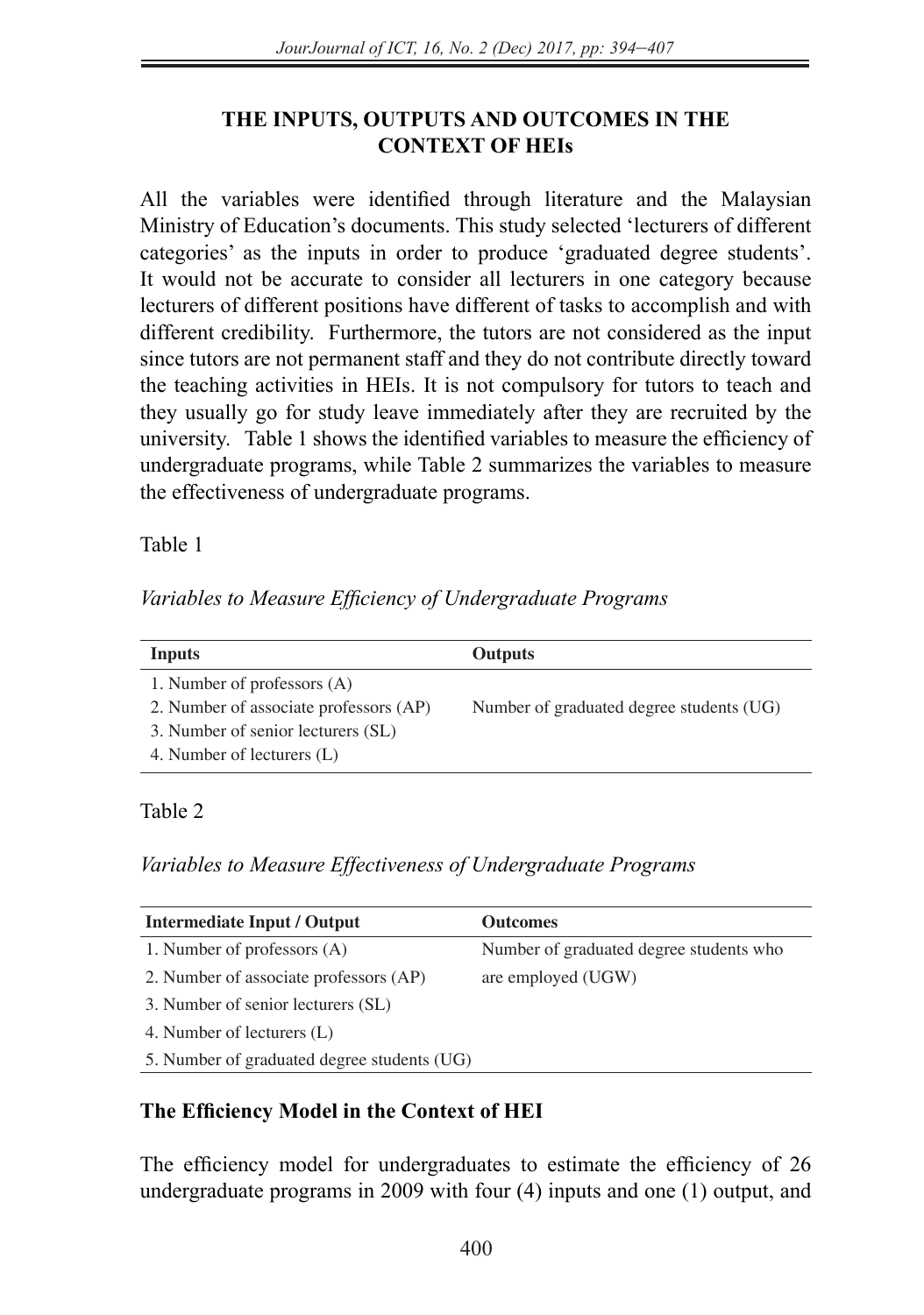the efficiency of each program needs to be optimized one by one. The adopted model is as follows:

aximize 
$$
K_e = \frac{W_1 Y_{1e}}{\sum_{i=1}^4 V_i X_{ie}}
$$
,  $e = 1, 2, ..., 26$  (1)

subject to

$$
\frac{W_1 Y_{1m}}{\sum_{i=1}^4 V_i X_{im}} \le 1, \qquad m = 1, 2, ..., 26
$$

 $W_1 \geq 0, V_i \geq 0, i = 1, 2, 3, 4$ 

where

 $K_e$  = efficiency score of program e  $Y_{1e}$  = no. of graduated degree students from program  $e$  $X_{ie}$  = no. of input  $i$  utilized by program  $e$  $Y_{1 m}$  = no. of graduated degree students from program m  $X_{im} = \text{ no. of input } \iota \text{ utilized by program } m$  $W_1$  = weight of graduated degree students from program  $e$  $V_i$  = weight of input *i* utilized by program *e*  $X_e$  = efficiency score o<br> $X_{1e}$  = no. of graduated  $\frac{1}{2}$  $-$  n  $\frac{1}{2}$  =  $\frac{1}{2}$  $m = n$ o. of input i utilized by program m

The undergraduate programs are said to be efficient if the score is one (1) but I'll ine undergraduate programs are said to be<br>inefficient if the score is less than one.  $\overline{z}$  $n$  one.  $\mathcal{L}_{\text{max}}$ 

# The Effectiveness Model in the Context of **HEI**

Besides considering the efficiency model, this study implemented a model based on the conceptual framework by Mandl et al.  $(2008)$  to estimate the effectiveness of 26 undergraduate programs in 2009 with five  $(5)$  inputs and  $\frac{1}{20}$  one (1) outcome, and the effectiveness of each program needs to be optimized one by one. The model is as follows:  $\epsilon$  considering the efficiency model this study implements  $\mu$  outome, and the energy energy of each program

Maximize 
$$
k_e = \frac{w_1 y_{1e}}{\sum_{i=1}^5 v_i x_{ie}},
$$
  $e = 1, 2 ..., 26$ 

subject to subject to

$$
\frac{w_1 y_{1m}}{\sum_{i=1}^{5} v_i x_{im}} \le 1, \qquad m = 1, 2 \dots, 26
$$
  

$$
w_1 \ge 0, v_i \ge 0, \quad i = 1, 2, 3, 4, 5
$$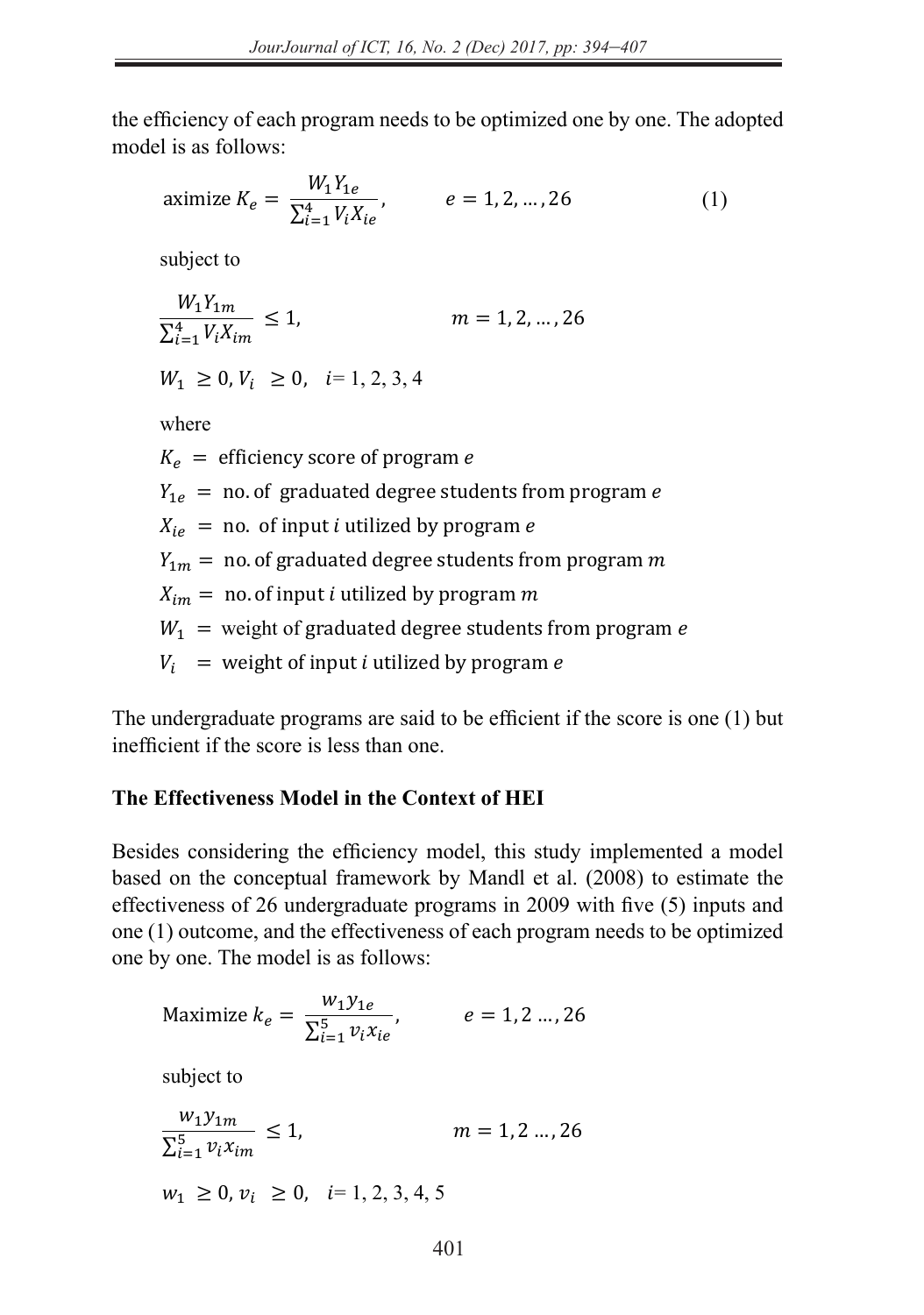where

 $k_e$  = effectiveness score of program e

 $y_{1e}$  = number of employed graduates from program e  $\sum_{i=1}^{n}$ 

 $x_{i}$  = no. of input *i* utilized by program *e* subject to the set of the set of the set of the set of the set of the set of the set of the set of the set of <br>set of the set of the set of the set of the set of the set of the set of the set of the set of the set of the <br>

 $y_{1m}$  = no. of employed graduates from program m

 $x_{im} = n$ o. of input *i* utilized by program m 11

 $w_1$  = weight of number of employed graduates from program e ∑

 $v_i$  = weight of input *i* from program *e* 

$$
Kk_e = K_e \times k_e
$$

The undergraduate programs are said to be effective if the score is one  $(1)$  but ineffective if the score is less than one.

# **The Final Double Measure Model**

The final model to measure both efficiency and effectiveness was basically integrated as the product of the two proposed models as follows. The overall performance of program  $q$  is performance of program *e* is

$$
Kk_e = K_e \times k_e \tag{3}
$$

## **RESULTS AND DISCUSSIONS**

Table 3 shows the maximum, minimum, average and standard deviation values for the inputs: number of lecturers (L), number of senior lecturers (SL), number of associate professors (AP), and number of professors (P); outputs: number of graduate students (G); and outcome: number of employed graduates (EG) among the 26 selected undergraduate programs.

Table 3

*Statistics of the Inputs, Outputs, and Outcomes* 

|         |      | AP   | SL      |       | G      | EG     |
|---------|------|------|---------|-------|--------|--------|
| Maximum |      | 14   | 27      | 56    | 1382   | 310.54 |
| Minimum |      |      |         |       | 50     | 0.38   |
| Average | 1.12 | 3.73 | 8.46    | 17.88 | 242.04 | 20.17  |
| $SD*$   | 1.48 | 337  | 7 2 9 9 | 11.42 | 256.50 | 59.10  |

Standard Deviation (SD)\*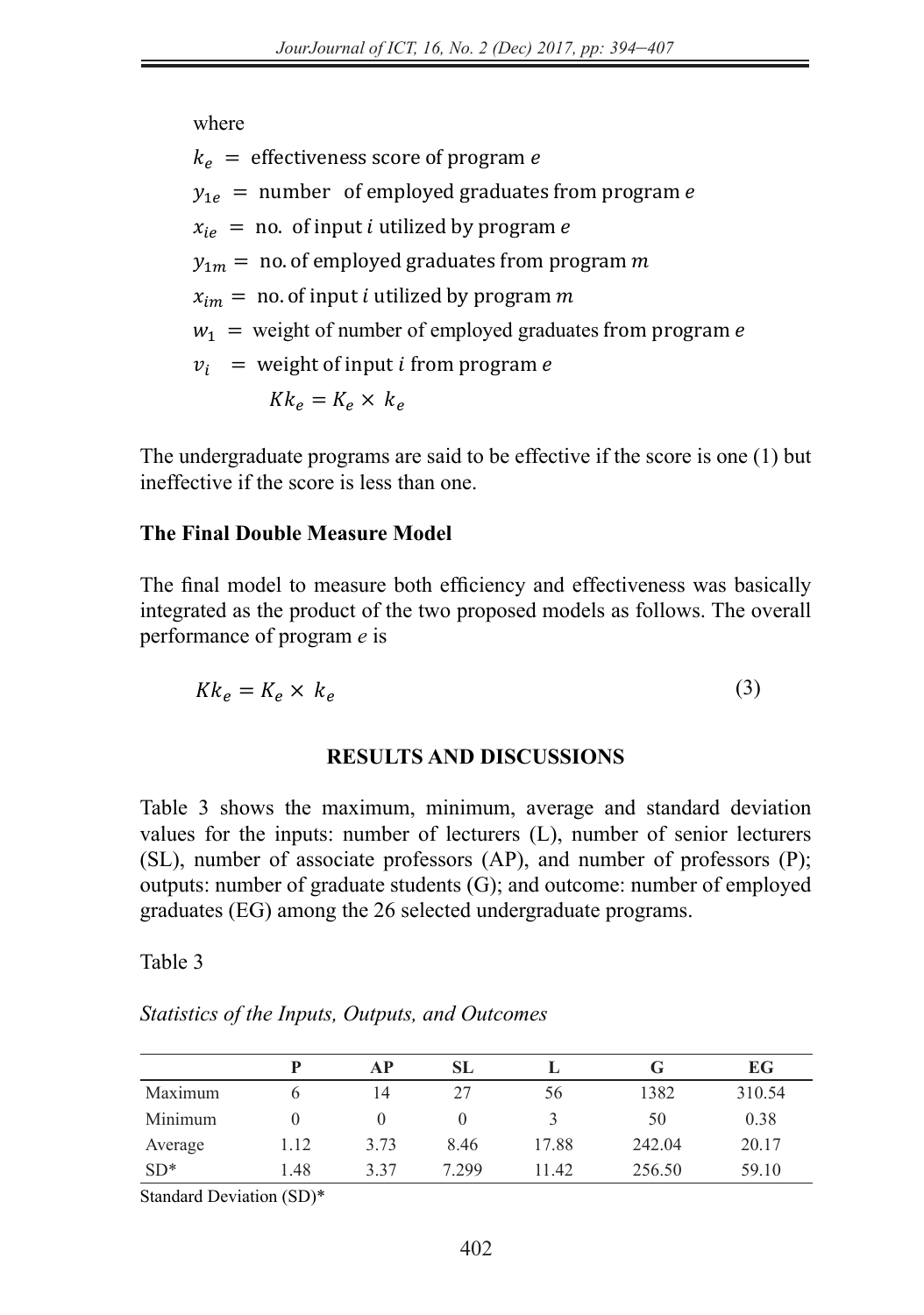The results of the evaluations as given in Table 4 were obtained by using equations (1), (2) and (3), and solved by the DEA-Solver software. The efficiency score and the corresponding ranking for each undergraduate program are given in columns two and three of Table 4 respectively, while columns four and five are the effectiveness scores and the matching rankings respectively. The final scores that represent the aggregated scores of efficiency and effectiveness scores for each undergraduate program are shown in column five with the corresponding rankings in column six of Table 4.

### Table 4

|                              | The Efficiency Scores, Effectiveness Scores and Aggregated Scores of |  |  |  |
|------------------------------|----------------------------------------------------------------------|--|--|--|
| Efficiency and Effectiveness |                                                                      |  |  |  |

|                 | <b>Efficiency</b> |              |              | <b>Effectiveness</b> | Aggregated   |              |
|-----------------|-------------------|--------------|--------------|----------------------|--------------|--------------|
| Program         | <b>Score</b>      | Rank         | <b>Score</b> | Rank                 | <b>Score</b> | Rank         |
| B1              | 0.17              | 25           | 0.11         | 24                   | 0.02         | 23           |
| B <sub>2</sub>  | 0.53              | 16           | 0.24         | 14                   | 0.12         | 15           |
| B <sub>3</sub>  | 0.22              | 23           | 0.04         | 25                   | 0.01         | 24           |
| <b>B4</b>       | 1.00              | $\mathbf{1}$ | 1.00         | $\mathbf{1}$         | 1.00         | $\mathbf{1}$ |
| B <sub>5</sub>  | 0.61              | 12           | 0.47         | 10                   | 0.29         | 9            |
| <b>B6</b>       | 0.24              | 21           | 0.72         | 9                    | 0.17         | 10           |
| B7              | 0.14              | 26           | 0.03         | 26                   | 0.00         | 26           |
| <b>B8</b>       | 0.75              | 10           | 0.19         | 19                   | 0.14         | 13           |
| <b>B</b> 9      | 0.32              | 20           | 0.35         | 11                   | 0.11         | 17           |
| <b>B10</b>      | 1.00              | $\mathbf{1}$ | 1.00         | $\mathbf{1}$         | 1.001        | $\mathbf{1}$ |
| <b>B11</b>      | 1.00              | $\mathbf{1}$ | 1.00         | $\mathbf{1}$         | 1.00         | $\,1$        |
| <b>B12</b>      | 1.00              | $\mathbf{1}$ | 1.00         | 1                    | 1.00         | $\mathbf{1}$ |
| <b>B13</b>      | 0.85              | 8            | 0.91         | 8                    | 0.77         | 8            |
| <b>B14</b>      | 0.51              | 17           | 0.22         | 16                   | 0.11         | 17           |
| G15             | 1.00              | $\mathbf{1}$ | 1.00         | $\mathbf{1}$         | 1.00         | $\mathbf{1}$ |
| G16             | 0.58              | 14           | 0.17         | 20                   | 0.10         | 20           |
| G17             | 0.19              | 24           | 0.12         | 23                   | 0.02         | 25           |
| G18             | 0.33              | 19           | 0.14         | 22                   | 0.05         | 22           |
| S19             | 1.00              | $\mathbf{1}$ | 1.00         | $\mathbf{1}$         | 1.00         | $\,1$        |
| S <sub>20</sub> | 0.79              | 9            | 0.21         | 18                   | 0.16         | $11\,$       |
| S21             | 0.38              | 18           | 0.31         | 12                   | 0.12         | 16           |

(continued)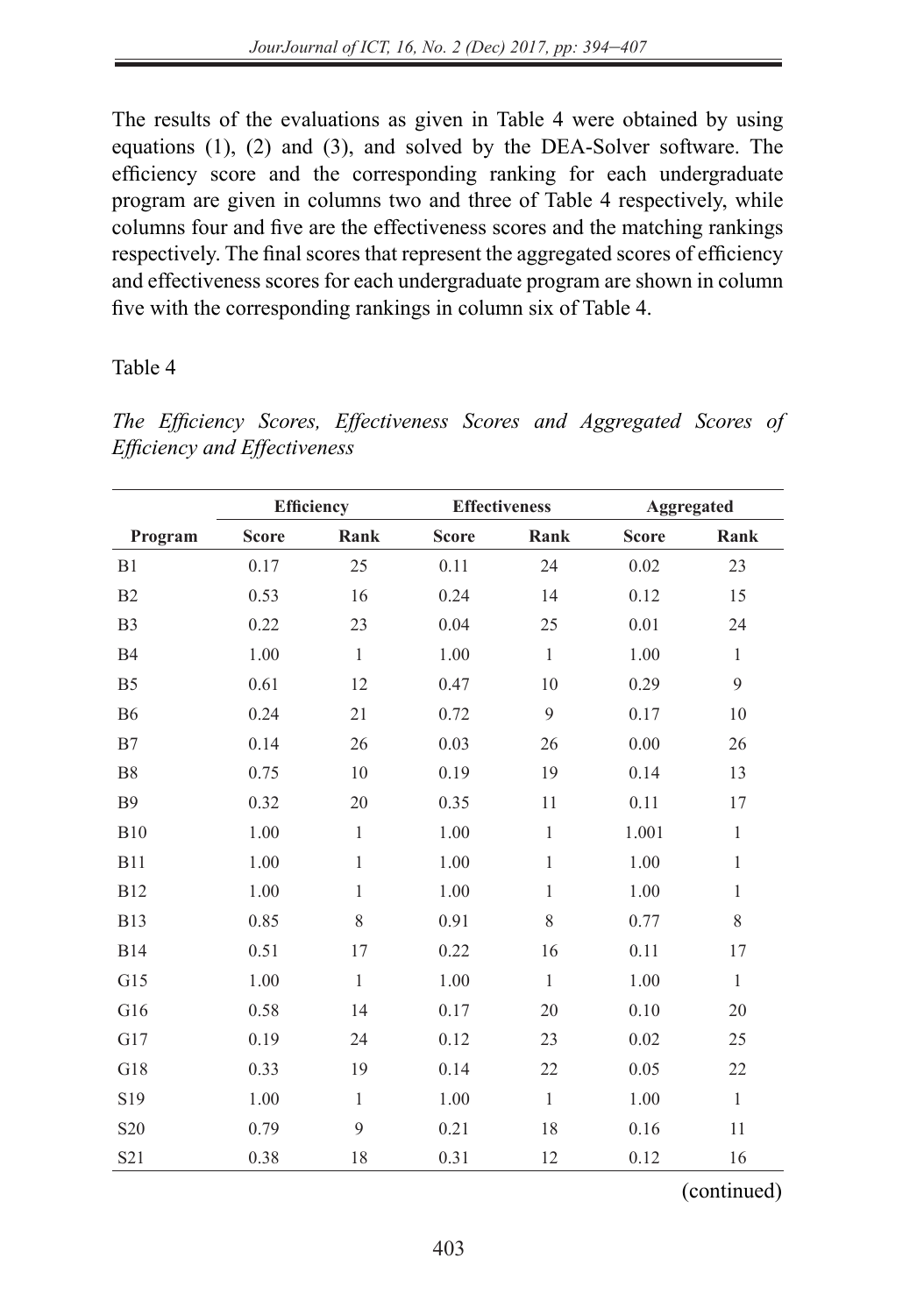|                  | <b>Efficiency</b> |      |              | <b>Effectiveness</b> | Aggregated   |      |
|------------------|-------------------|------|--------------|----------------------|--------------|------|
| Program          | <b>Score</b>      | Rank | <b>Score</b> | Rank                 | <b>Score</b> | Rank |
| S <sub>22</sub>  | 0.57              | 15   | 0.23         | 15                   | 0.13         | 14   |
| S <sub>2</sub> 3 | 0.67              | 11   | 0.15         | 21                   | 0.10         | 19   |
| S <sub>24</sub>  | 0.60              | 13   | 0.26         | 13                   | 0.16         | 12   |
| S <sub>25</sub>  | 0.23              | 22   | 0.22         | 17                   | 0.05         | 21   |
| S <sub>26</sub>  | 1.00              |      | 0.92         | 7                    | 0.92         | 7    |
| Average          | 0.60              |      | 0.46         |                      | 0.37         |      |

The results reveal that only six programs are both efficient and effective and one program is efficient but not effective. Please note that a program is efficient if its efficiency score is one. Likewise, a program is effective if its effectiveness score is also one, and a program is both efficient and effective if both the efficiency and the effectiveness scores of that program are equal to one. As expected, the average efficiency score is higher than the average effectiveness score. This shows that the selected undergraduate programs are more efficient in producing graduates but less effective in getting graduate students to be employed. Furthermore, the average aggregated score is the lowest compared to the average efficiency score or the average effectiveness score.

#### **CONCLUSIONS**

This study has illustrated how a linear programming DEA-based performance model that measures both the efficiency and the effectiveness of undergraduate programs is constructed based on the framework proposed by Mandl et al. (2008). Here, the university, or specifically its main products, the undergraduate programs are treated as black boxes that produce outputs by utilizing the inputs and considering the impact of the outputs in society. The model if implemented can give the overall performance of the undergraduate programs and the university could improve more by taking proper actions based on the performance results. Measuring the efficiency of the undergraduate programs in producing graduates is not sufficient since the actual performance of a university is about how far it can contribute to the nation, specifically as a feeder to the workforce. In other words, both the efficiency and the effectiveness dimensions should be considered since a university is a place to produce potential brainy workers.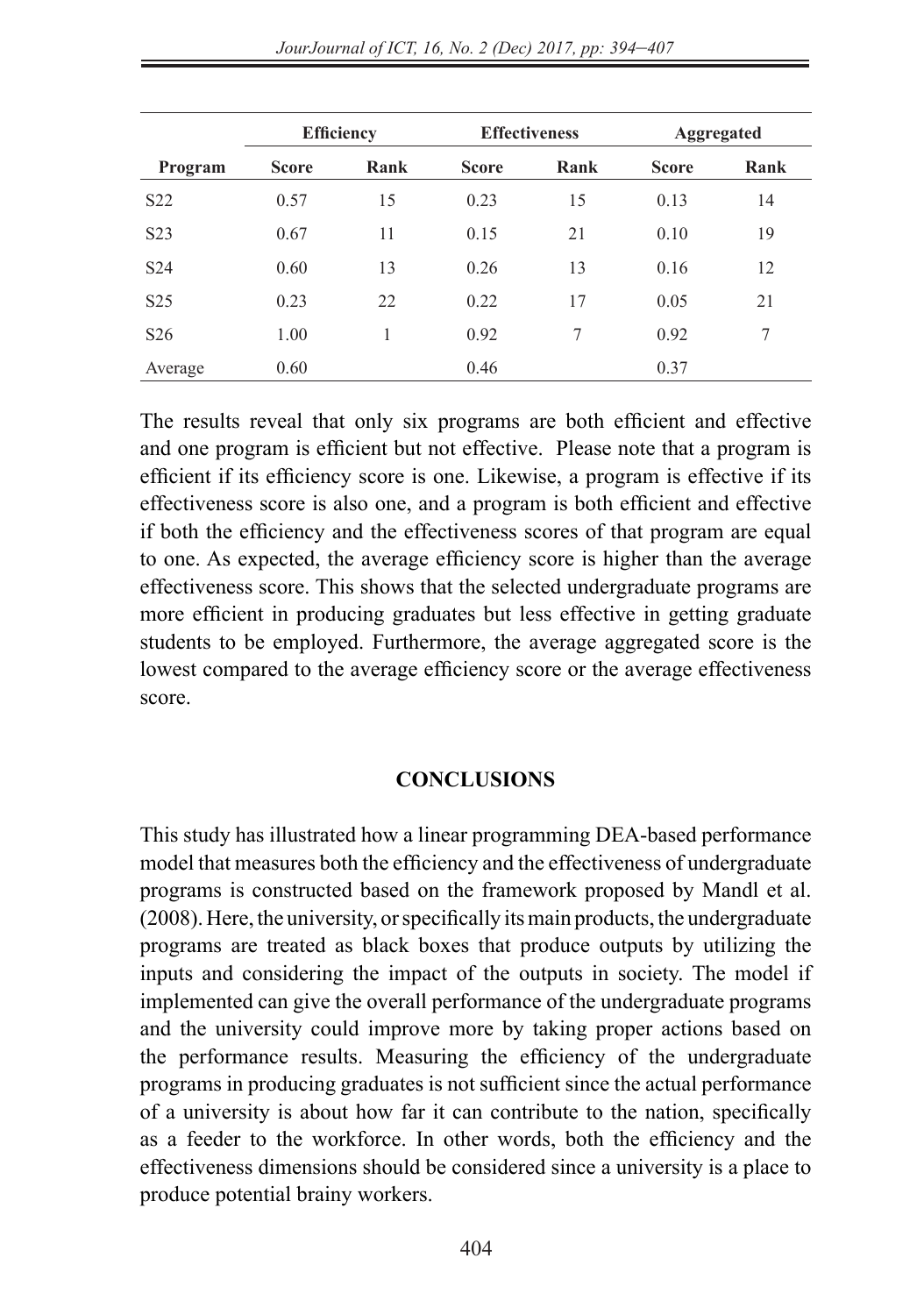#### **ACKNOWLEDGMENTS**

The research is funded by Universiti Utara Malaysia and the Malaysian Ministry of Higher Education under the Fundamental Research Grant Scheme (FRGS) with S/O Code 12179, 2011-2015.

#### **REFERENCES**

- Adebayo, O. S., (2008). Performance evaluation and indices of cyber café business: A factor analytic approach. *Journal of Information and Communication Technology, 7*, 89-102.
- Afonso, A., Schuknecht, L. & Tanzi, V., (2005): Public sector efficiency: An international comparison *Public Choice*, *123* (3-4),321-347.
- Afonso, A., & St. Aubyn, M. (2006). Cross-country efficiency of secondary education provision: A semi-parametric analysis with non-discretionary inputs. *Economic Modelling, 23* (3), 476.
- Al-Bagoury, S. (2013). Using DEA to evaluate efficiency of African higher education. *Educational Research, 4*(11), 742-747.
- Charnes, A., Cooper, W. W., & Rhodes, E. (1978). Measuring the efficiency of decision-making units. *European Journal of Operational Research, 2*, 429-444.
- Charnes, A., Cooper, W. W., & Rhodes, E. (1981). Evaluating program and managerial efficiency: An application of data envelopment analysis to program follow through. *European Journal of Operational Research, 27* (6), 668-697.
- Cooper, W. W., Seiford, L. M, & Zhu, J. (2004). *Handbook on data envelopment analysis*. Kluwer Academic Publishers, New York.
- Drucker, P. (1977). *An introductory view of management*. Harper College Press: New York NY.
- Farrell, J. (1957). The measurement of productive efficient. *Journal of the Royal Statistical Society*, 11.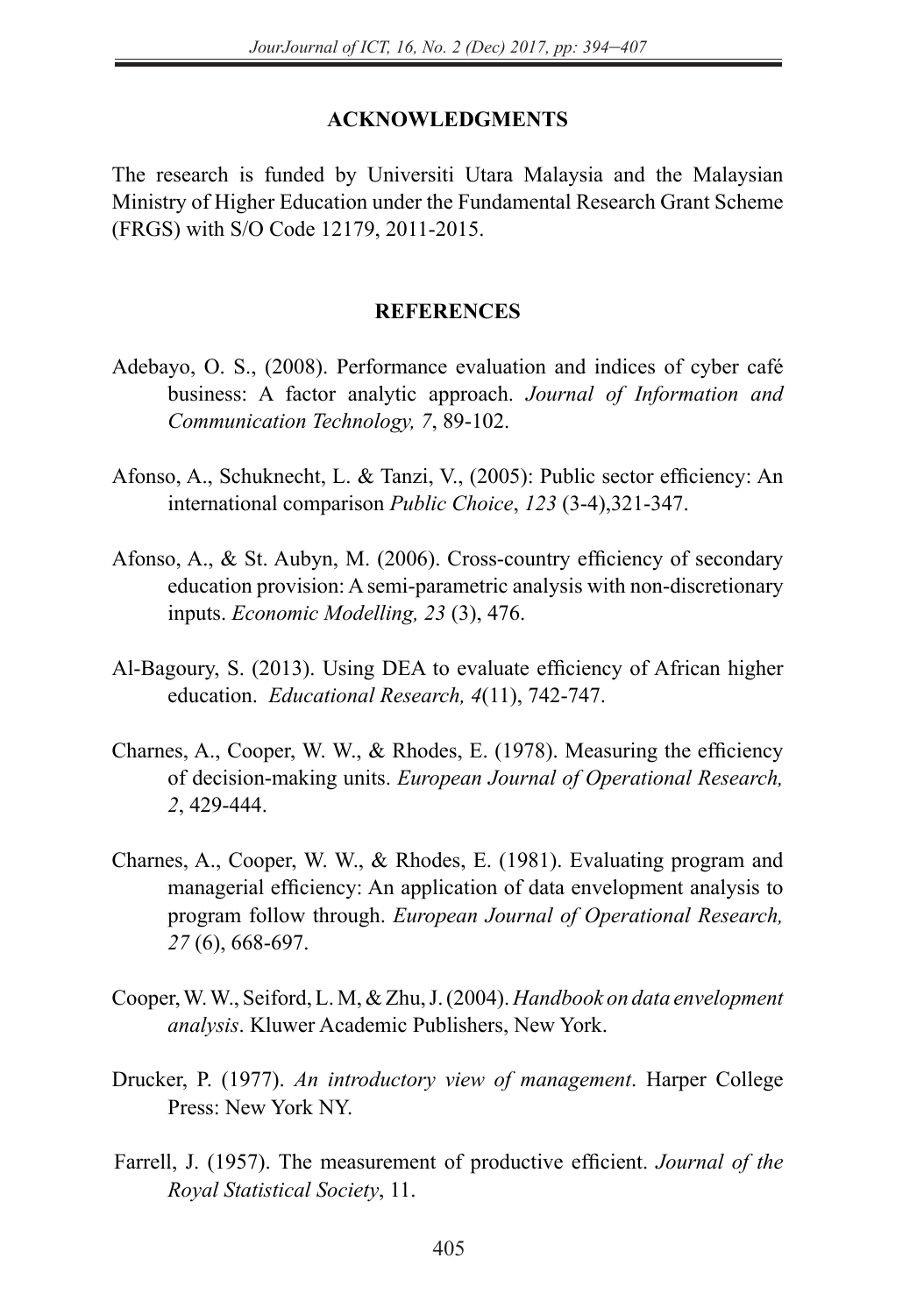- Hookana, H. (2011). Measurement of effectiveness, efficiency and quality in public sector services interventionist empirical investigations. *Proceedings of the 12th Management International Conference,* 491-510.
- Kaplan, R. S., & Norton, D. P., (2001). *The strategy-focused organization. How balanced scorecard companies thrive in the new business environment*. Boston: Harvard Business School Press.
- Kasim, M. M., Ibrahim, H., & Bataineh, M. S. (2011). Multi-criteria decisionmaking methods for determining computer preference index. *Journal of Information and Communication Technology* Vol. 10, 137-148.
- Kashim, R., Kasim, M.M., Khan, S., A. N., Rahim, R.A., & Hassan, S. (2014, August). *Measuring the effectiveness of undergraduate programs by a nonparametric method: AIP Conference Proceedings, 1635*, 594, doi: 10.1063/1.4903642.
- Kasim, M. M., Kashim, R., Rahim, R.A., & Hassan, S. (2015, August). *Measuring the effectiveness of undergraduate programs by a nonparametric method: Proceedings of the 5th International Conference on Computing and Informatics* (pp. 545-550). Istanbul: Universiti Utara Malaysia.
- Kementerian Pengajian Tinggi Malaysia. (2011). *Malaysia Research Assessment Instrument*. Retrieved from http://app2.mohe.gov.my/ru/.
- Ku-Mahamud, K. R., & Othman, M. (2010). Fuzzy subjective evaluation of Asia Pacific airport services. *Journal of Information and Communication Technology, 9*, 41-57.
- Mancebon, M.J., & Molinero, C. M. (2000). Performance in primary schools. *Journal of the Operational Research Society*, *51,* 843-854.
- Mandl, U, DIerx, A., & Ilzkovitz, F. (2008). The efficiency and effectiveness of public spending. *Economic Paper 301*, Retrieved from http://ec.europa. eu/economy\_finance/publications/publication11902\_en.pdf
- Mwita, J. I (2000). Performance management model: A system-based approach to public service quality. *The International Journal of Public Sector Management*, *13*(1), 19-37.